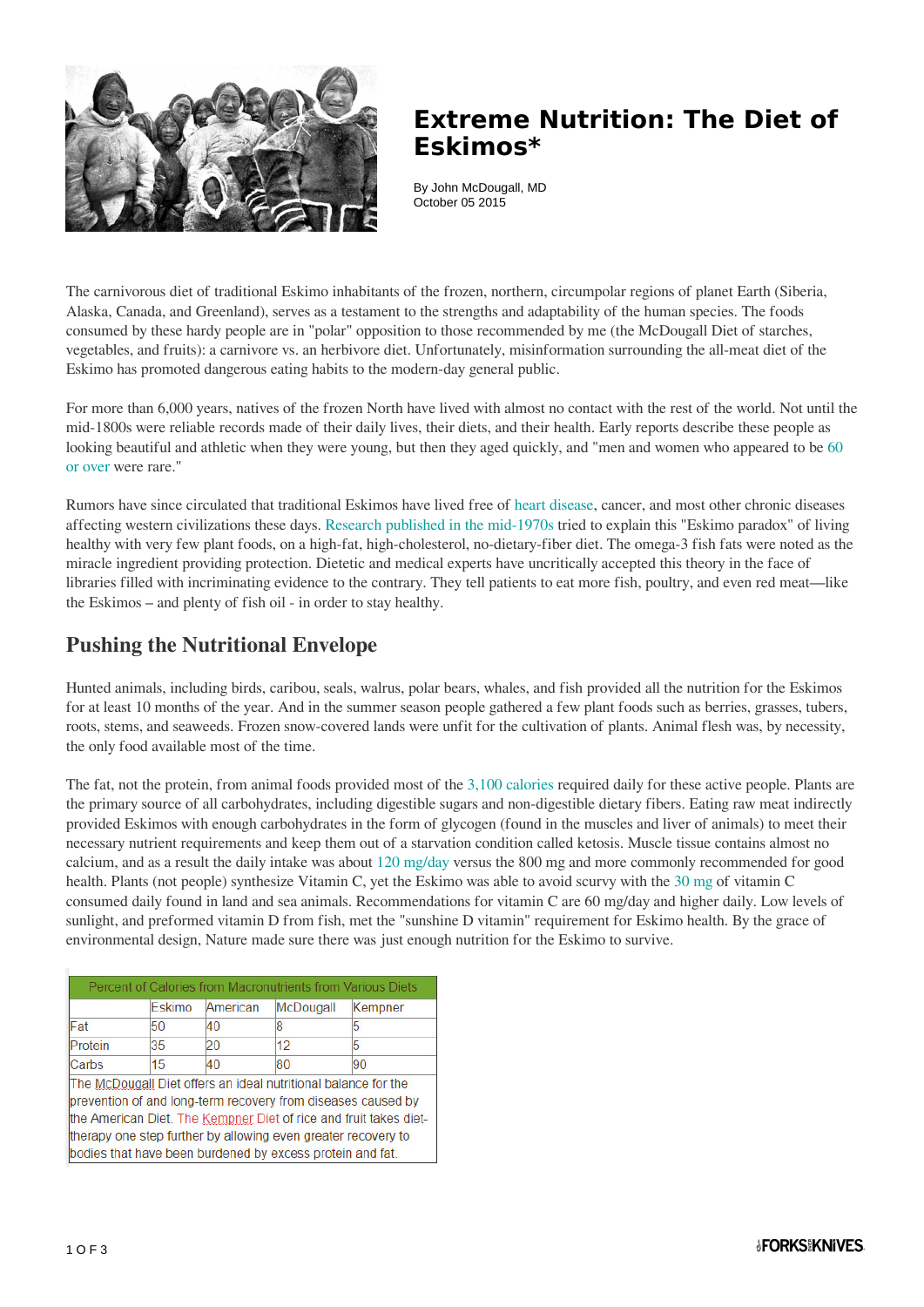# **Extreme Nutrition: The Diet of Eskimos\***

By John McDougall, MD October 05 2015

### **There Is No Eskimo Paradox**

The human being is designed to thrive on a diet of starches, vegetables and fruits. The Eskimo experience serves as a testament to the miraculous strengths and adaptability of our bodies. We can survive on raw and cooked meat, but we thrive on starches, vegetables and fruits. These hardy people survived living at the edge of the nutritional envelope, but not in good health. Here are some of the health costs they paid:

#### **Eskimos Suffer from Atherosclerosis**

Claims that Eskimos were free of heart (artery) disease are untrue. A thorough [review of the evidence c](http://ottawa.ctvnews.ca/polopoly_fs/1.1814937!/httpFile/file.pdf)oncludes that "Eskimos have a similar prevalence of CAD (coronary artery disease) as non-Eskimo populations, they have excessive mortality due to cerebrovascular strokes, their overall mortality is twice as high as that of non-Eskimo populations, and their life expectancy is approximately 10 years shorter than the Danish population."

[Mummified remains](http://www.ncbi.nlm.nih.gov/pubmed/23489753) of Eskimos dating back 2,000 years have shown extensive hardening of the arteries throughout their brains, hearts and limbs; as a direct consequence of following a carnivorous diet of birds, caribou, seals, walrus, polar bears, whales, and fish. The June 1987 issue of *National Geographic* magazine carried an article about two Eskimo women, one in her twenties and the other in her forties, frozen for five centuries in a tomb of ice. When discovered and medically examined they both showed signs of severe osteoporosis and also suffered extensive atherosclerosis, "probably the result of a heavy diet of whale and seal blubber."

#### **Eskimos Suffer from Severe Bone Loss**

Their low-calcium diet and lack of sunshine (vitamin D) are only minor factors contributing to the extensive osteoporosis found in recent and ancient Eskimos. Alaskan Eskimos older than age 40 have been found to have a [10% to 15% greater deficit](http://ajcn.nutrition.org/content/27/9/916.full.pdf) in bone mineral density compared to Caucasians in the US. This research published in 1974 on 107 elderly people concluded, "Aging bone loss, which occurs in many populations, has an earlier onset and greater intensity in the Eskimos. Nutritional factors of high protein, high nitrogen, high phosphorus, and low calcium intakes maybe implicated."

Protein, and especially animal protein, consumed in excess of our needs places serious burdens on the body. The liver and kidneys work hard to process the [excess protein](https://jasn.asnjournals.org/content/31/8/1667) and excrete its byproducts along with the urine. As a result of this extra work, Eskimos have been reported to have an enlarged liver while living on meat, and to produce larger than average volumes of urine in order to excrete the byproducts of protein metabolism. The bones also play a role in managing excess animal protein (acidic by nature) by neutralizing large amounts of dietary acids. In this process bone structure and bone mineral content are lost through the kidney system, depleting the bones into a condition called osteoporosis.

#### **Parasite Infections**

Diseases of animals are readily transmitted to humans when eaten. One example is trichinosis (an infection with the roundworm *Trichinella spiralis),* which is found in about [12% of older Eskimos](http://www.ncbi.nlm.nih.gov/pubmed/20144253); a result of eating raw and infected walrus, seal, and polar bear meat. In most cases this parasite infestation causes no symptoms, but illness and death can result.